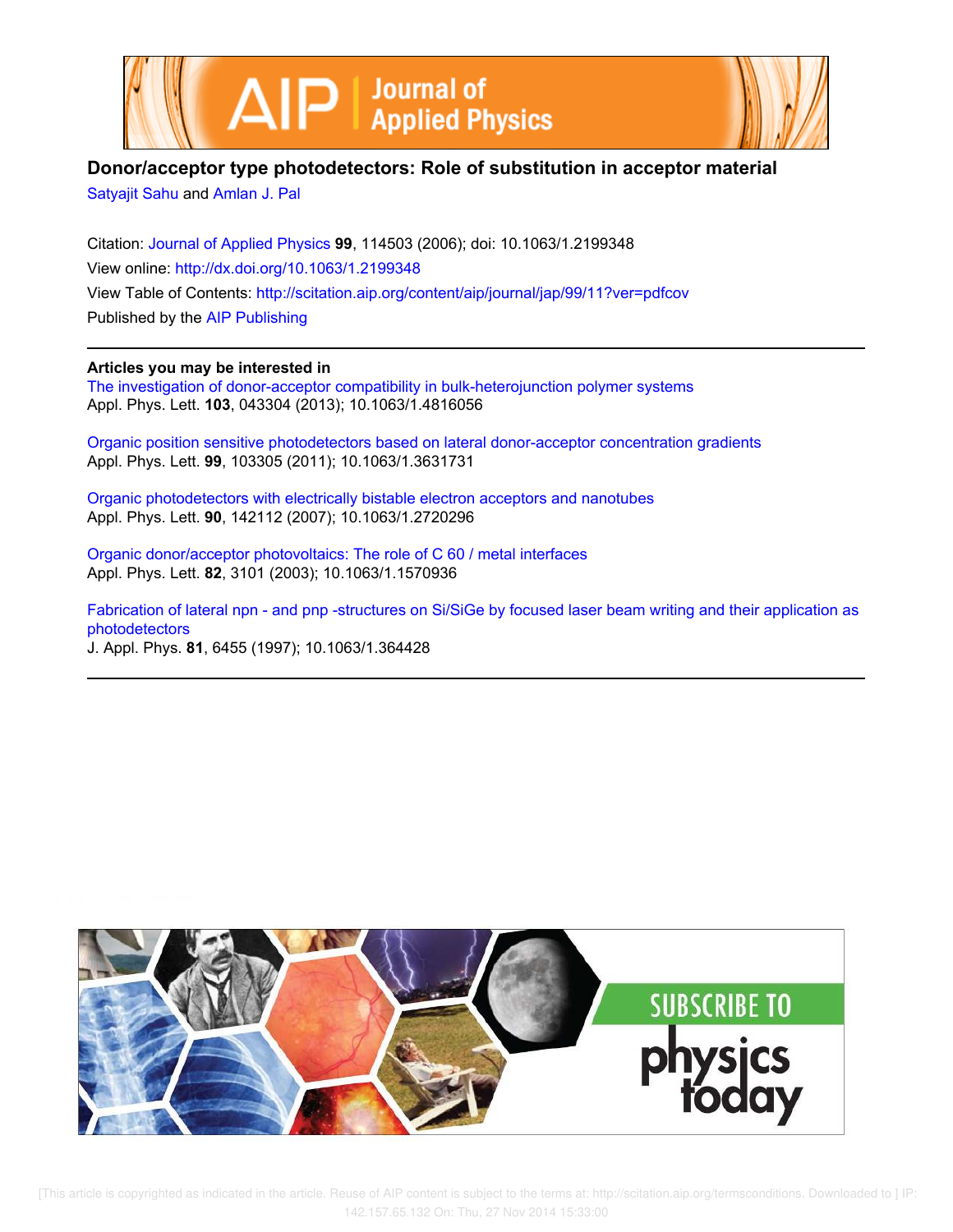# **Donor/acceptor type photodetectors: Role of substitution in acceptor material**

Satyajit Sahu and Amlan J. Pal<sup>a)</sup>

*Indian Association for the Cultivation of Science, Department of Solid State Physics, Jadavpur, Kolkata 700032, India*

(Received 18 October 2005; accepted 1 March 2006; published online 2 June 2006)

We report fabrication and characterization of photodetectors based on organic semiconductors. Single and multiple heterostructures between electron donor and acceptor materials are used. Moreover, by varying the substitutes of the acceptor molecule, five different donor/acceptor combinations are presented. Photocurrent depends on the choice of the acceptor material, showing importance of energy mismatch between lowest unoccupied molecular orbital (and highest occupied molecular orbital) levels of donor and acceptor molecules. Additionally, the photocurrent also depends on the number of donor/acceptor interfaces. The results can be explained in terms of an energy band diagram of the devices. From the impedance spectroscopy, we show that the change in dielectric constant of the active material due to illumination has a direct relevance to the external current of the photodetectors. © 2006 American Institute of Physics. © *2006 American Institute of Physics.* [DOI: 10.1063/1.2199348]

## **I. INTRODUCTION**

In recent years, organic semiconductors have played key roles in different electronic and optoelectronic devices. In most of the devices, the selection of suitable materials and the device architectures are the key parameters. In general, heterostructures between electron and hole transporting layers or electron donor and acceptor materials are used in the devices. Photodetectors, along with light-emitting diodes based on organic semiconductors, can be integrated for communication devices and displays. In photodetectors based on electron donor and acceptor materials, $1-4$  excitons are photogenerated in the bulk of the devices. They dissociate into electrons and holes at donor/acceptor (D/A) interfaces. Under bias, the carriers are transported to the opposite electrodes to result in photocurrent in the external circuit. Donor and acceptor materials are chosen in such a way that under a reverse bias, the contacts with the electrodes act as blocking in nature. Hence, under dark conditions, little or no current flows through the device, so that even a weak light can be detected. In addition, molecular orbitals of the materials should be such that the difference between lowest unoccupied molecular orbitals (LUMO) of the acceptor and the donor is more than the binding energy of the excitons generated in the donors. Similarly, for excitons generated in an acceptor, the difference between the highest occupied molecular orbitals (HOMO) of the respective components overcomes the exciton binding energy. Additionally, the number of D/A interfaces determines exciton-dissociating volume.<sup> $5-7$ </sup> The interfaces, however, also induce energy barriers for electron and hole transport in the device. Hence, apart from the electrode work functions and electrochemical properties of the active materials, device architecture has to be optimized in a photodetector.

In this work, we have chosen a series of electron accept-

0021-8979/2006/9911/114503/4/\$23.00 **99**, 114503-1 © 2006 American Institute of Physics

ing fluorone molecules in which the electrochemical properties have been tuned by different substitutes. We have fabricated and characterized photodetectors based on the fluorone molecules in association with an electron donor material, so that the role of the acceptor's molecular orbitals on photocurrent can be studied.

### **II. EXPERIMENT**

In the present work,  $copper(II)$  phthalocyanine-3, 4', 4", 4"'-tetrasulfonic acid and five fluorone dyes in the xanthene class were used as donor and acceptor materials, respectively. To deposit layer-by-layer (LbL) films via electrostatic self-assembly,8,9 sodium salts of the dyes and poly- (allylaminehydrochloride) (PAH) were used as anions and polycation, respectively. The molecular structures of the fluorone dyes are shown in the inset of Fig. 1. With different halogen substitutes, we had Fluorescein Sodium, Erythrosin B, Eosin Y, Phloxine B, and Rose Bengal as acceptor materials. The devices were fabricated on indium tin oxide (ITO) coated glass substrates. To deposit LbL films, ITO coated substrates were first dipped in a  $5 \times 10^{-3}$  M dye solution  $pH=6.8$ ) for 15 min. The substrates were washed thrice by dipping in deionized water baths for 2, 2, and 1 min. They were then immersed in a PAH bath, which had a concentration of  $5 \times 10^{-3}$  M (pH=6.8), followed by the same rinsing protocol. This resulted in one LbL layer of a dye molecule. Heterostructures between donor and different acceptor materials were deposited. All the devices contained 15 layers of donor and acceptor each. In effect, we introduced one and four D/A interfaces in the molecular scale by depositing  $D_{11}/(D/A)_{4}/A_{11}$  and  $D_{15}/A_{15}$  films for all of the five acceptor materials. Here D and A represent donor and acceptor monolayers, respectively. The films were annealed in a vacuum oven at 110 °C for 6 *h*. Total thickness of the films was 70 nm. To complete device fabrication, aluminum (Al)

a)Electronic mail: sspajp@iacs.res.in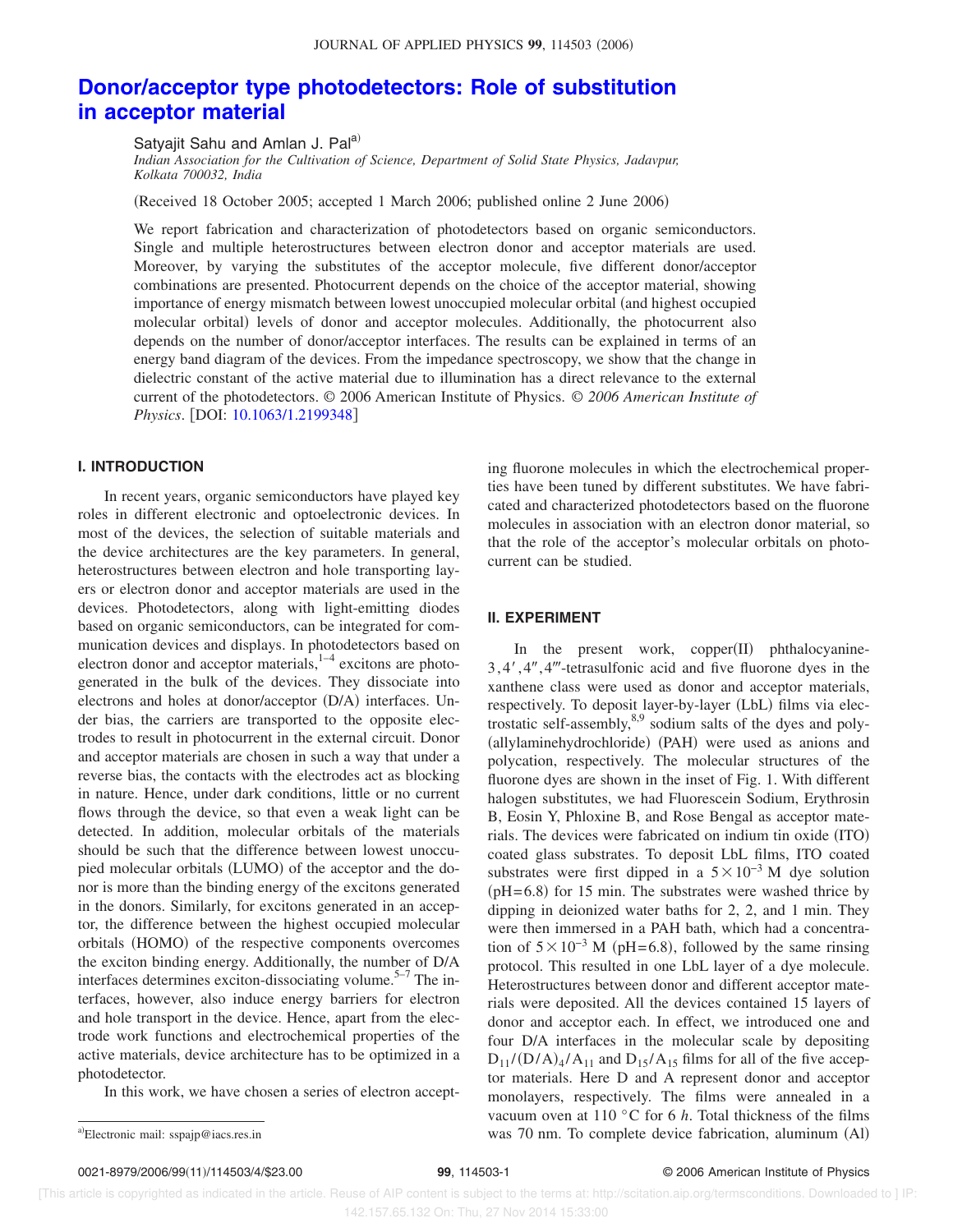

FIG. 1. (Color online) Electronic absorption spectra of the dyes used in fabricating the devices. The spectra have been normalized to unity at the peak wavelength. The spectra from left to right represent Fluorescein Sodium, Eosin Y, Erythrosin B, Phloxine B, Rose Bengal, and Copper Phthalocyanine, respectively. Inset shows molecular structure of the fluorone dyes.

was deposited on top of the film by thermal evaporation in vacuum below 10−5 Torr. Shadow masks determined the device's area, which were about 5.5 mm<sup>2</sup>.

Electronic absorption spectra of the LbL films of CuPc and the acceptor dyes, deposited on quartz substrates, were recorded by a Hewlett Packard UV-Vis spectrophotometer HP-8453. Device characterization was carried out in a shielded vacuum chamber with an optical window. Currentvoltage (I-V) characteristics were recorded under dark and illumination conditions. Intensity of white light (xenon lamp) was varied in the  $10-100$  mW/cm<sup>2</sup> range by using neutral density filters. A Yokogawa 7651 dc source and a Keithley 486 picoammeter were used for the *I*-*V* measurements. Voltage step was 0.05 V with a scan rate of 5 mV/s. To avoid any displacement current, voltage was scanned to both directions and current values were averaged. Impedance spectroscopy was carried out by a Solartron 1260A impedance analyzer in the 1 Hz–12 MHz range with a test voltage of 100 mV rms.

#### **III. RESULTS AND DISCUSSION**

#### **A. Electronic absorption spectra**

The absorption spectra of CuPc and fluorone dyes are shown in Fig. 1. The spectra show the range over which each of the D/A combinations would remain sensitive. The halogens, which act as electron-accepting groups in the fluorone dye, are known to decrease electron affinity or LUMO and ionization potential or HOMO of the organics. Since CuPc's HOMO and LUMO are higher than the respective levels of any of the fluorone dyes, the halogen groups would provide a higher mismatch in the HOMO (and LUMO) levels at the interface between the donor and acceptor materials. Figure 1 shows that with addition of halogen groups, the absorption spectra shift towards the long-wavelength region. The redshift of the spectra shows that in addition to the decrease in HOMO and LUMO levels, the halogen groups lower the band gap of the dyes. Hence, the energy mismatch of the LUMO levels at the D/A interfaces will be higher as compared to the mismatch of the HOMO levels. For each of the acceptor cases, the spectrum from a  $D_{11}/(D/A)_4/A_{11}$  film



FIG. 2. (Color online) Current-voltage plot under 100 mW/cm<sup>2</sup> white light illumination of devices based on CuPc and different acceptor molecules. The device structures were (a)  $ITO/D_{15}/A_{15}/Al$  and (b)  $ITO/D_{11}(D/A)_{4}/A_{11}/Al$ , where D and A represents one LbL layer of CuPc and acceptor molecule, respectively. Different acceptor molecules, as represented by different symbols, are indicated as legends. The insets show light intensity dependence of photocurrent at −0.6 V for the Rose Bengal and Phloxine B cases. The straight lines are best fits to the points in each of the cases.

were algebraic sums of the spectra of the individual components. This showed that charge-transfer complex did not form at the D/A interfaces. Also, the energy offset between the HOMO or LUMO levels of the donor and any of the acceptor molecules is more than the exciton binding energy  $(-0.2$  eV). Hence, the CuPc and fluorone dyes formed suitable combinations to act as photodetectors.

#### **B. Current-voltage characteristics**

We have fabricated device with one and four D/A interfaces. In photodetectors, excitons are inherently dissociated due to the applied bias. In addition, D/A interfaces with energy mismatch in LUMO (and HOMO) levels of the individual components act as dissociating centers. Hence, the devices with four D/A interfaces should favor exciton dissociation. Figures  $2(a)$  and  $2(b)$  show reverse bias section of *I*-*V* characteristics from devices under 100 mW/cm<sup>2</sup> illumination. Devices with five different acceptor materials and two different architectures, namely one and four D/A interfaces, are represented in the figures.

The *I*-*V* characteristics show that all the devices responded to illumination and gave rise to photocurrent. The figures show that the photocurrent response was in general higher in the four-interface case. The photocurrent depended on  $(1)$  the number of D/A interfaces and  $(2)$  the substitutes of the acceptor material. The dependence with the substitutes again differed in one and four D/A interface cases. That is, for example, Rose Bengal as an acceptor in a  $D_{15}/A_{15}$  device yielded the highest photocurrent, while in the  $D_{11}$ /  $(D/A)<sub>4</sub>/A<sub>11</sub>$  case, the Phloxine B based device provided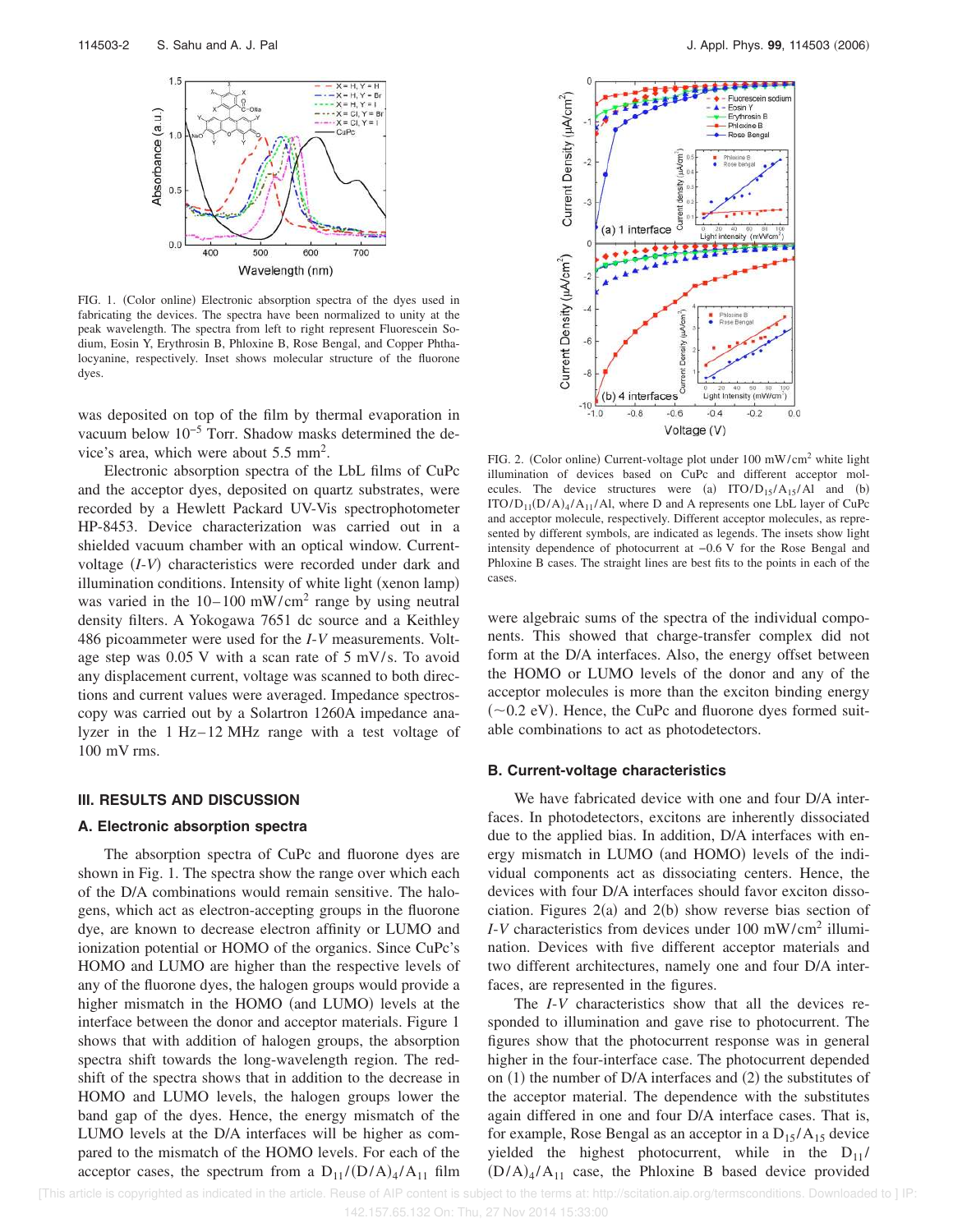

FIG. 3. A schematic representation of energy band diagram of (a) ITO/ $D_{15}/A_{15}/A1$  and (b) ITO/ $D_{11}/(D/A)_4/A_{11}/A1$  structures with CuPc and Rose Bengal (RB) as donor and acceptor material, respectively. Open arrows represent barriers for carrier transport. In (b), only two D/A interfaces have been represented for simplicity.

more photocurrent than that with other acceptors. The results therefore show the importance of electrochemical properties of the individual components and exciton dissociating volume in organic photodetectors.

The role of substitutes in the acceptor molecule on photocurrent is itself of interest and can be understood in terms of energy band diagrams. Schematic diagrams for the  $D_{15}/A_{15}$  and  $D_{11}/(D/A)_{4}/A_{11}$  devices are represented in Figs.  $3(a)$  and  $3(b)$ , respectively. The band diagram clearly shows the energy difference between HOMO (and also LUMO) levels in the system that provides the required energy for exciton dissociation. In addition, the diagram for the four-interface case shows the barriers that an electron or a hole would face during transport to the opposite electrode.

With the addition of halogens, the decrease in LUMO was more as compared to that of the HOMO. Hence, the energy mismatch of LUMO levels would be more than the mismatch of the HOMO levels at the D/A interface. Since light was illuminated through the ITO electrode to the donor side, most of the excitons would form at the donor molecules. Hence, electron transfer from the LUMO of donor to acceptor would be the key process. For excitons generated at the acceptor molecule, transfer of holes from the HOMO of acceptor to the donor would have some contribution. Therefore, the energy mismatch of the LUMO levels would be more relevant than that of the HOMO levels. In other words, a higher number of halogen substitutes (e.g., Rose Bengal, Phloxine B) would increase the possibility of exciton dissociation in the donor material.

Carrier transport would also play a major role in the photodetectors, especially in devices with only one interface. Mobility of the carriers through the donor and acceptor layers, or their conductivity levels, would determine the effective photocurrent in the external circuit. In other words, two factors—namely, (1) the energy mismatch of the LUMO (and also HOMO) levels at the D/A interface and (2) the conductivity of donor and acceptor materials—would determine the photocurrent. The results in Fig.  $2(a)$  show that Rose Bengal as an acceptor, which offers the highest mismatch in LUMO levels with CuPc and has a moderately high level of conductivity, yielded the highest photocurrent as compared to devices based on other acceptor materials.



FIG. 4. Cole-Cole plots for  $ITO/D_{11}/(D/A)_{4}/A_{11}/Al$  devices in dark and under 100 mW/cm<sup>2</sup> illumination conditions. Results for Rose Bengal and Phloxine B as acceptor molecules are shown.

In devices with four interfaces, apart from the abovementioned factors, energy barriers at the interfaces play an additional role. That is, the mismatch of LUMO levels at the D/A interface acts as a barrier for electron transport. Similarly, the mismatch in HOMO levels causes barriers for hole transport. Hence, the difference in LUMO, which favored exciton dissociation in the one interface case [Fig. 2(a)], would have opposing contribution in photocurrent [Fig.  $2(b)$ ]. That is, in devices with four interfaces, a higher difference in LUMO levels (1) favors exciton dissociation but (2) offers energy barriers for carrier transport. A combined effect of the factors has resulted in the highest photocurrent in devices based on Phloxine B as acceptor material as compared to other cases.

We have studied *I*-*V* characteristics of the devices under different illumination intensities. Device current at any voltage increased linearly with light intensity. In the insets of Figs. 2(a) and 2(b), we plot device current at  $-0.6$  V as a function of light intensity for the  $D_{15}/A_{15}$  and  $D_{11}/A_{15}$  $(D/A)<sub>4</sub>/A<sub>11</sub>$  devices, respectively, with Rose Bengal and Phloxine B as acceptor material. In devices based on one interface, the plots show a sublinear slope. In such devices, since the excitons generated only close to the interface can be dissociated, an increase in light intensity did not amplify the photocurrent linearly. In the four-interfaces case, the plots exhibit a slope of unity with dark current as the intercept with the *y* axis. In such devices, excitons generated over a large volume can be dissociated. Such a linear behavior is ideal for a photodetector. The results hence show that the CuPc/Fluorone combination with multiple interfaces can suitably be used in photodetectors.

#### **C. Dielectric spectroscopy**

To study the relative effect of (1) exciton dissociation, (2) transport of carriers, and (3) energy barriers in these devices, we have studied impedance spectroscopy of the devices. Measurements were carried out in dark and illumination conditions for devices with different acceptor groups and also for one and four D/A interfaces. Plots between real and imaginary components of complex impedance, namely